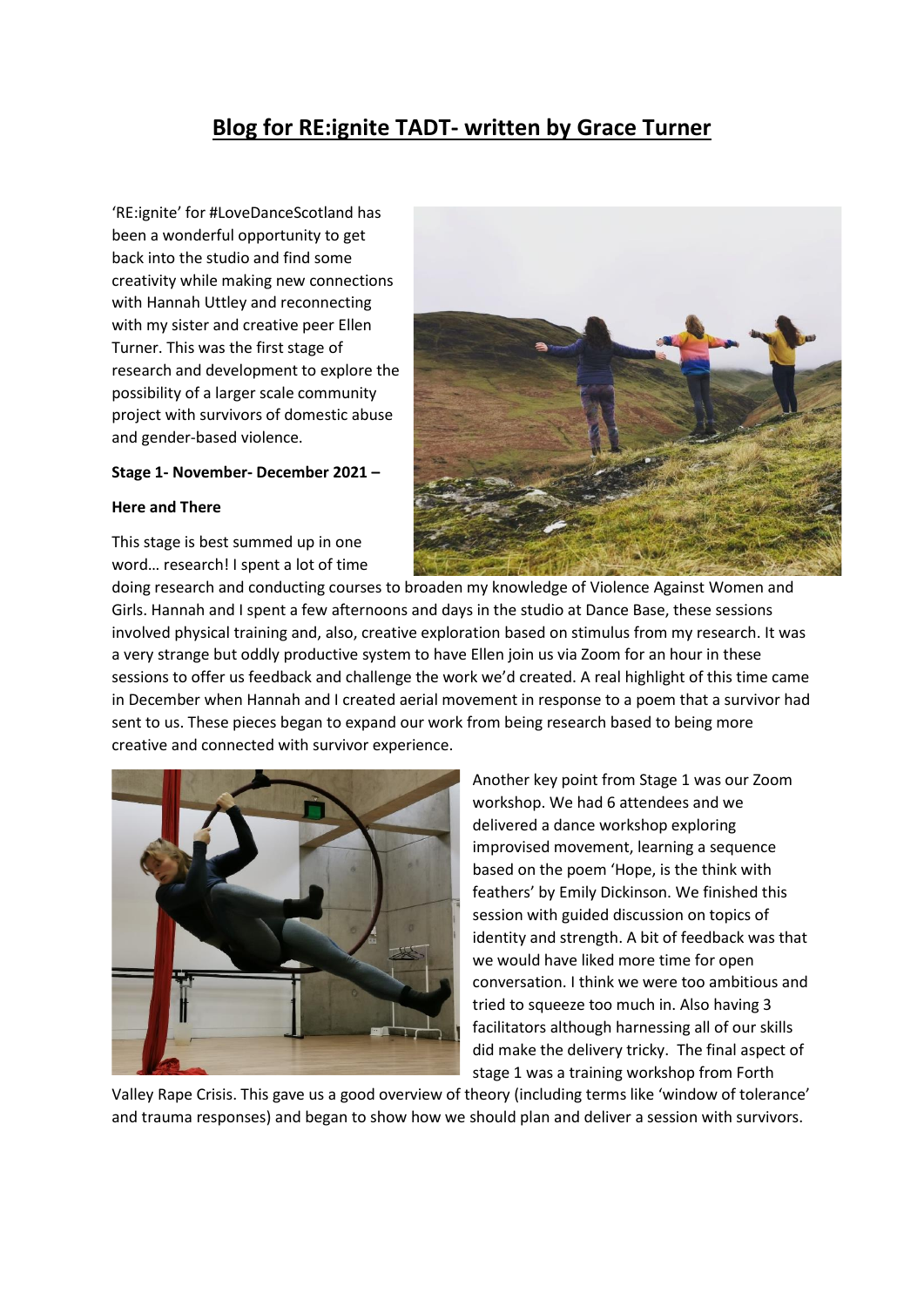## **Stage 2- January 2022 – Residency**

The exciting stage!!! A five-and-a-half-day residency at Dance Base with Ellen, Hannah and myself actually in the studio. We began the week on Sunday with pizza and planning at my house. This was the best way to start as it got us all on the same page without eating into our time in the studio. I think it's always great to start informally without the pressure of creating from the get go!

**Monday** was a day of two halves- In the morning we began with a group warm up and then each spent time developing solo material based on the poem from a survivor that Hannah and I began before Christmas. Hannah on hoop exploring breath and swinging, Ellen on the ground exploring the emotional presence of the abuser and me





on silks exploring echoes of memory. The afternoon was spent reading through survivor accounts; in December we created an anonymous google form which allowed survivors to answer questions and submit their experiences. From this we saw some clear similarities across the responses; a lack of confidence in themselves and that nature, particularly mountain climbing is helpful in empowering them.



**Tuesday-** This was my writers block day. We spent the morning exploring Trauma Responses. While one person read an analytical description of trauma responses the rest of us improvised or created movement to go alongside. Although there was potential within this idea we eventually decided that other tasks we did generated material that was more connected to the survivor experiences.

**Tuesday afternoon** was a different story - WORKSHOP IN EDINBURGH – This was an incredible experience with 6 attendees we taught some dance and aerial hammock then Hannah facilitated

some guided discussion about their experiences and particularly their views of themselves, their strength and recovery process. This experience cemented our desire for this project to be community led and involve teaching and facilitating survivors to learn new skills and tell their stories.

**Wednesday** – "The Mountain Looms Above" on hump day we decided not to go to Edinburgh and instead we climbed a mountain! Given the responses from the forms about being in nature as an empowering activity we set of to scale a 'mountain' (one of the Ochils behind my house) and as we went Ellen and I conducted movement improvisation, creation captured by Ellen on film and Hannah created a piece of text. This experience involved a mixture of inspiration from the forms and, also from the physicality of the climb. Another great learning curve… have something different planned for hump day to recharge the inspiration and give your brain a bit of space to process the studio work.